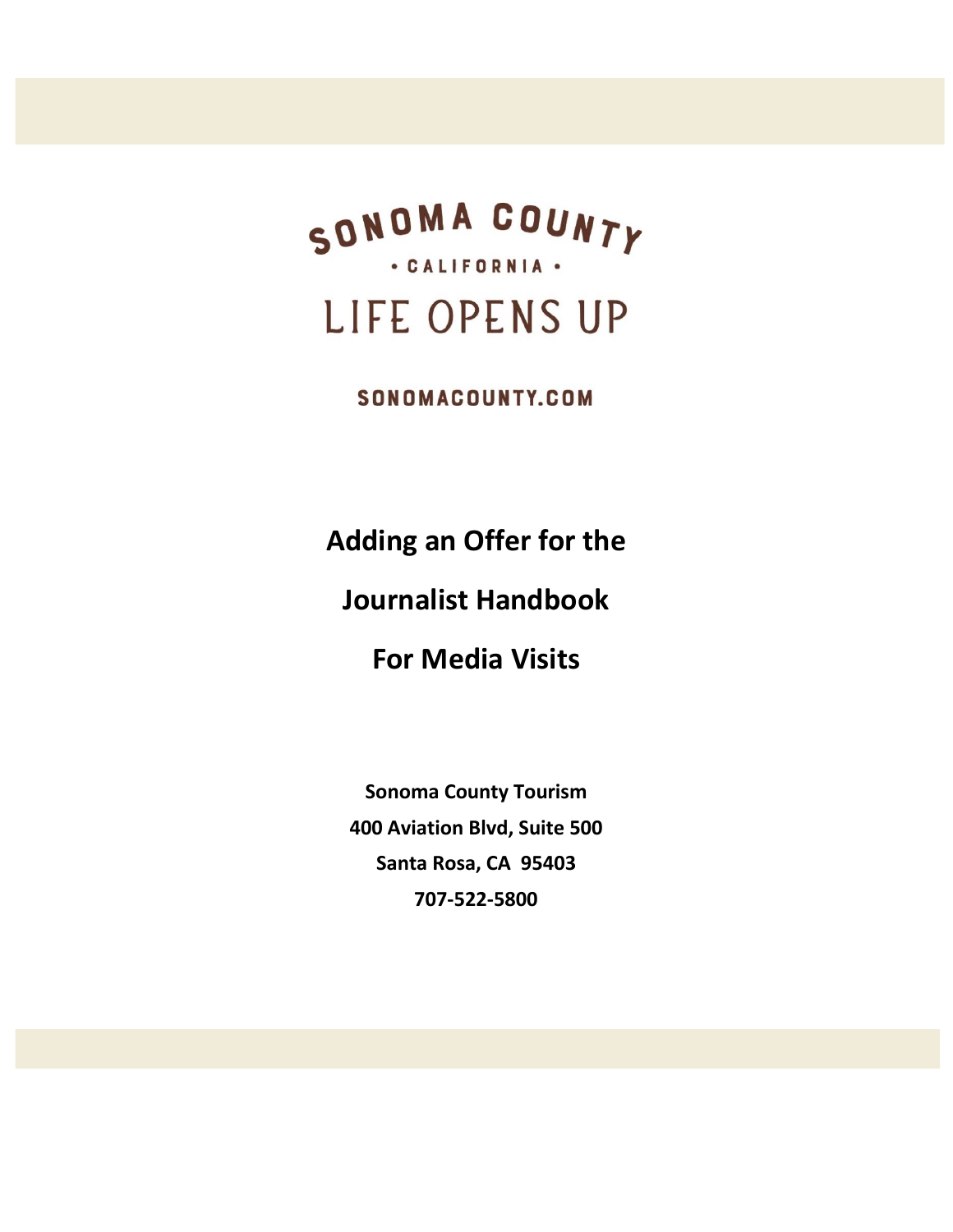## **About the Media Handbook**

Sonoma County Tourism's PR Team provides the Media Handbook to the many visiting journalists that cover Sonoma County each year. This is your chance to showcase your business. This travel resource is sent privately as a pdf attachment for travel writers, influencers and other media that are coming to experience Sonoma County, and who have been vetted by our organization. The journalists will contact you directly to redeem the offers.

\*We have asked journalists to include in their email to you, "I am a Sonoma County Tourism Media Handbook Preferred Media."

Visiting media review this handbook and contact partners who interest them, and they can curate their own itineraries for their content. It connects you directly to the visiting journalist or influencer and creates an opportunity for valuable publicity.

Offers can be specific, like "30% off best available rate." It can also be more general, so that you are able to customize the experience to the media that have reached out to you.

Because you make Sonoma County a desirable travel destination, we want you to be involved in our efforts to attract more media, resulting in positive travel stories being generated worldwide. See recent Sonoma County coverag[e here](http://www.sonomacounty.com/sonoma-county-news) [\(http://www.sonomacounty.com/sonoma-county-news\)](http://www.sonomacounty.com/sonoma-county-news).

# **To add an offer, you will need to have access to the Hospitality Hub (formerly known as the Partner Extranet).**

If you do not have a login or if you need help with the Hospitality Hub, please contact Katja West at [kwest@sonomacounty.com.](mailto:kwest@sonomacounty.com)

For questions related to media requests, please contact our PR Team: Birgitt Vaughan, Director of Public Relations[: bvaughan@sonomacounty.com](mailto:bvaughan@sonomacounty.com) Anna Yan, Public Relations Manager: [ayan@sonomacounty.com](mailto:ayan@sonomacounty.com)

Thank you for your support in hosting journalists and helping to bring visitors to Sonoma County.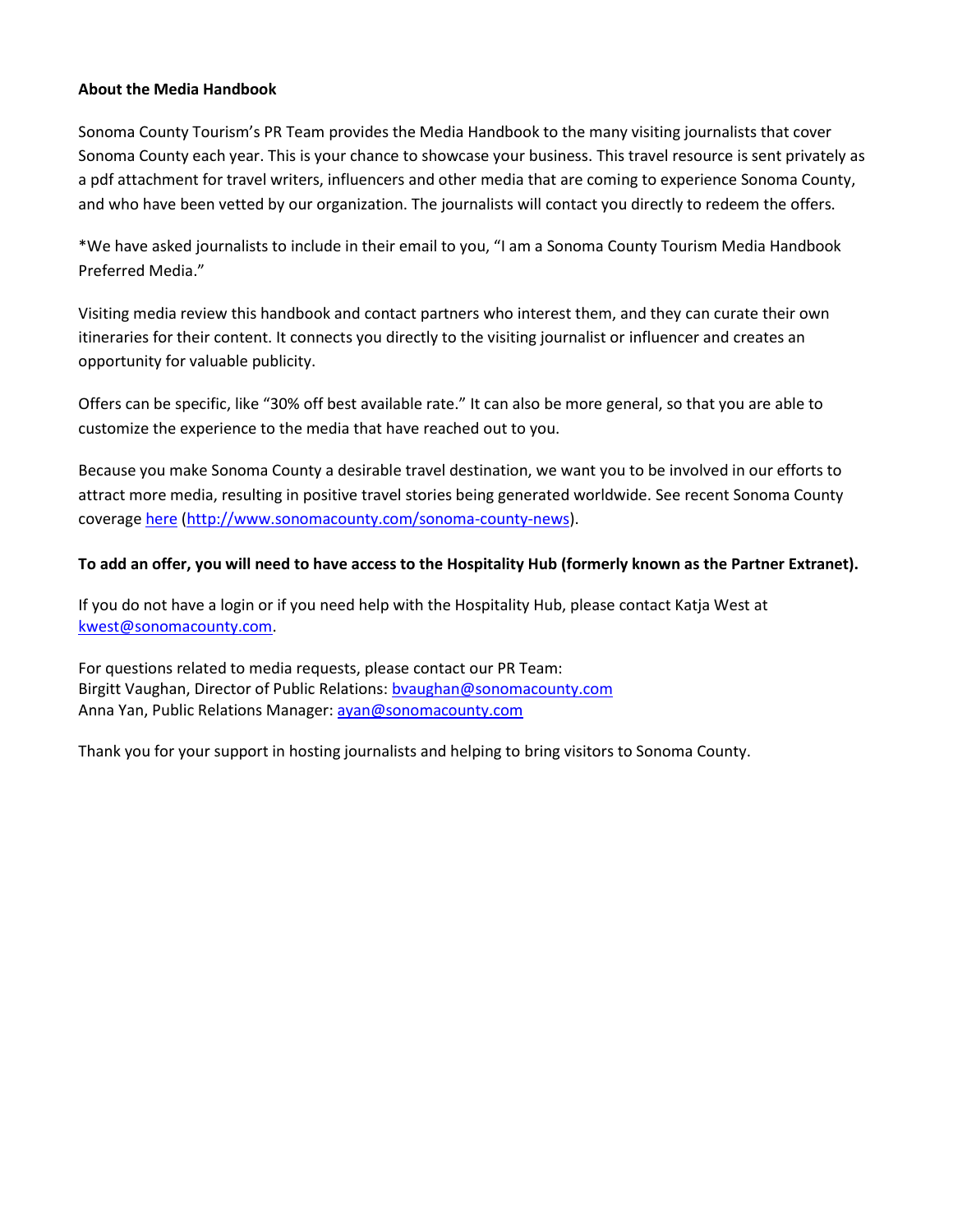#### **Logging into the Hospitality Hub:**

The first time you log in to Sonoma County Tourism's Hospitality Hub, you will be prompted to change your password. If you lose your password, you can reset it on the Login screen or email [kwest@sonomacounty.com](mailto:kwest@sonomacounty.com) to have it reset. Once logged into your account, you will see Partner Bulletins, Post Board, and a column of icons on the left of the screen.



| <b>Actions</b><br>Account<br>Rosewood Cottage |  |
|-----------------------------------------------|--|
|                                               |  |
|                                               |  |

To access your account, click on **Profile** (second icon from the top) and then **Accounts**.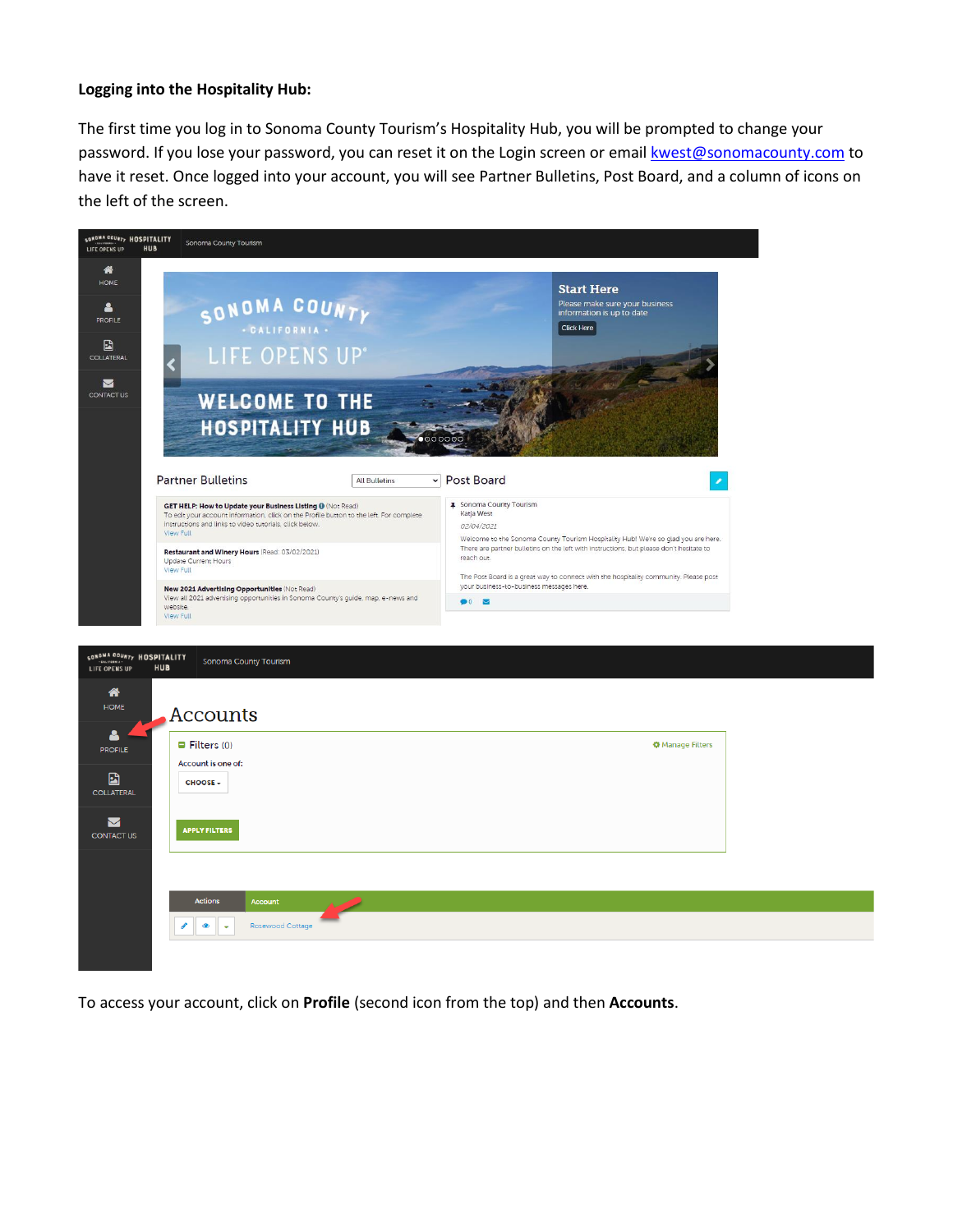#### **Account Details:**

Your account details are found in the "Accounts" page of your Member Profile. Some profiles are associated with multiple business accounts, so you need to choose which business account you want to look at. Click on the account name and review the account details to make sure your address, website URL, business email and phone number are correct.

| SONOMA COUNTY HOSPITALITY<br><b>HUB</b><br>LIFE OPENS UP |                  | Sonoma County Tourism                                  |                            |                         |                                                                                                                                                            |  |  |  |
|----------------------------------------------------------|------------------|--------------------------------------------------------|----------------------------|-------------------------|------------------------------------------------------------------------------------------------------------------------------------------------------------|--|--|--|
| ⋒<br><b>HOME</b>                                         |                  | <b>Account Details</b>                                 |                            |                         |                                                                                                                                                            |  |  |  |
| Δ<br><b>PROFILE</b>                                      |                  | <b>EDIT</b>                                            | <b>Account Information</b> |                         |                                                                                                                                                            |  |  |  |
| $\blacksquare$<br><b>COLLATERAL</b>                      |                  | <b>RETURN</b>                                          | <b>Account ID</b>          | 3990                    |                                                                                                                                                            |  |  |  |
|                                                          | Sections:        |                                                        | <b>Status</b>              | Active                  |                                                                                                                                                            |  |  |  |
|                                                          |                  | <b>Account Information</b>                             | Account                    | <b>Rosewood Cottage</b> |                                                                                                                                                            |  |  |  |
| $\triangleright$                                         |                  | <b>Address Information</b><br><b>Phone Information</b> | <b>Extranet Parent</b>     |                         |                                                                                                                                                            |  |  |  |
| <b>CONTACT US</b>                                        |                  | <b>Social Media</b>                                    | Email                      | info@rosewood.com       |                                                                                                                                                            |  |  |  |
|                                                          | Related Details: |                                                        | Website                    | http://www.rosewood.com |                                                                                                                                                            |  |  |  |
|                                                          |                  | Manage Amenities                                       |                            |                         |                                                                                                                                                            |  |  |  |
|                                                          |                  | Manage Meeting Space                                   | <b>Address Information</b> |                         |                                                                                                                                                            |  |  |  |
|                                                          |                  |                                                        |                            |                         |                                                                                                                                                            |  |  |  |
|                                                          |                  |                                                        |                            |                         | Physical is your public address for the website and Visitor Guide. Billing is for USPS mailing. Shipping is where we will ship the Visitor Guide and Maps. |  |  |  |
|                                                          |                  |                                                        | <b>Physical Address</b>    |                         |                                                                                                                                                            |  |  |  |

## **Adding a Journalist Offer:**

1. To access the Journalist Offer section, click on "Manage Amenities" in Account Details. A new list of amenities will appear.

| SONOMA COUNTY HOSPITALITY<br>LIFE OPENS UP | <b>HUB</b> | Sonoma County Tourism                 |                                  |     | katja.west@gmail.com Logout                            | Q<br>Rosewood Cottage v |
|--------------------------------------------|------------|---------------------------------------|----------------------------------|-----|--------------------------------------------------------|-------------------------|
| 俗<br><b>HOME</b>                           |            | <b>Update Amenities</b>               |                                  |     |                                                        |                         |
| Δ<br><b>PROFILE</b>                        |            | <b>SAVE</b>                           | General                          |     |                                                        |                         |
| $\blacksquare$                             |            | <b>CANCEL</b>                         | <b>Property Amenities</b>        |     |                                                        |                         |
| <b>COLLATERAL</b>                          | General    | Lodging<br><b>Journalist Handbook</b> | (?) Accessible:                  |     | ◯ Date updated: <required< td=""><td></td></required<> |                         |
| $\blacktriangleright$                      |            |                                       | OYES                             | ONO |                                                        | 曲                       |
| <b>CONTACT US</b>                          |            |                                       | <b>Family friendly:</b>          |     | <b>Outdoor seating:</b>                                |                         |
|                                            |            |                                       | OYES                             | ONO | OYES                                                   | ONO                     |
|                                            |            |                                       | <b>Pet friendly:</b>             |     | <b>Public tours:</b>                                   |                         |
|                                            |            |                                       | OYES                             | ONO | OYES                                                   | ONO                     |
|                                            |            |                                       | <b>(?)</b> Reservation required: |     | ? Reservation URL:                                     |                         |
|                                            |            |                                       | OYES                             | ONO |                                                        |                         |
|                                            |            |                                       | <b>Restaurant onsite:</b>        |     |                                                        |                         |
|                                            |            |                                       | <b>OYES</b>                      | ONO |                                                        |                         |
|                                            |            |                                       |                                  |     |                                                        |                         |

- 2. Click on "Journalist Handbook" or scroll to the bottom. This will take you to the handbook form.
- 3. Complete the form with the expiration date and the details of the offer. Do not include your business description here. Just include details about what you would like to offer to journalists. Your business description will come from your business listing.